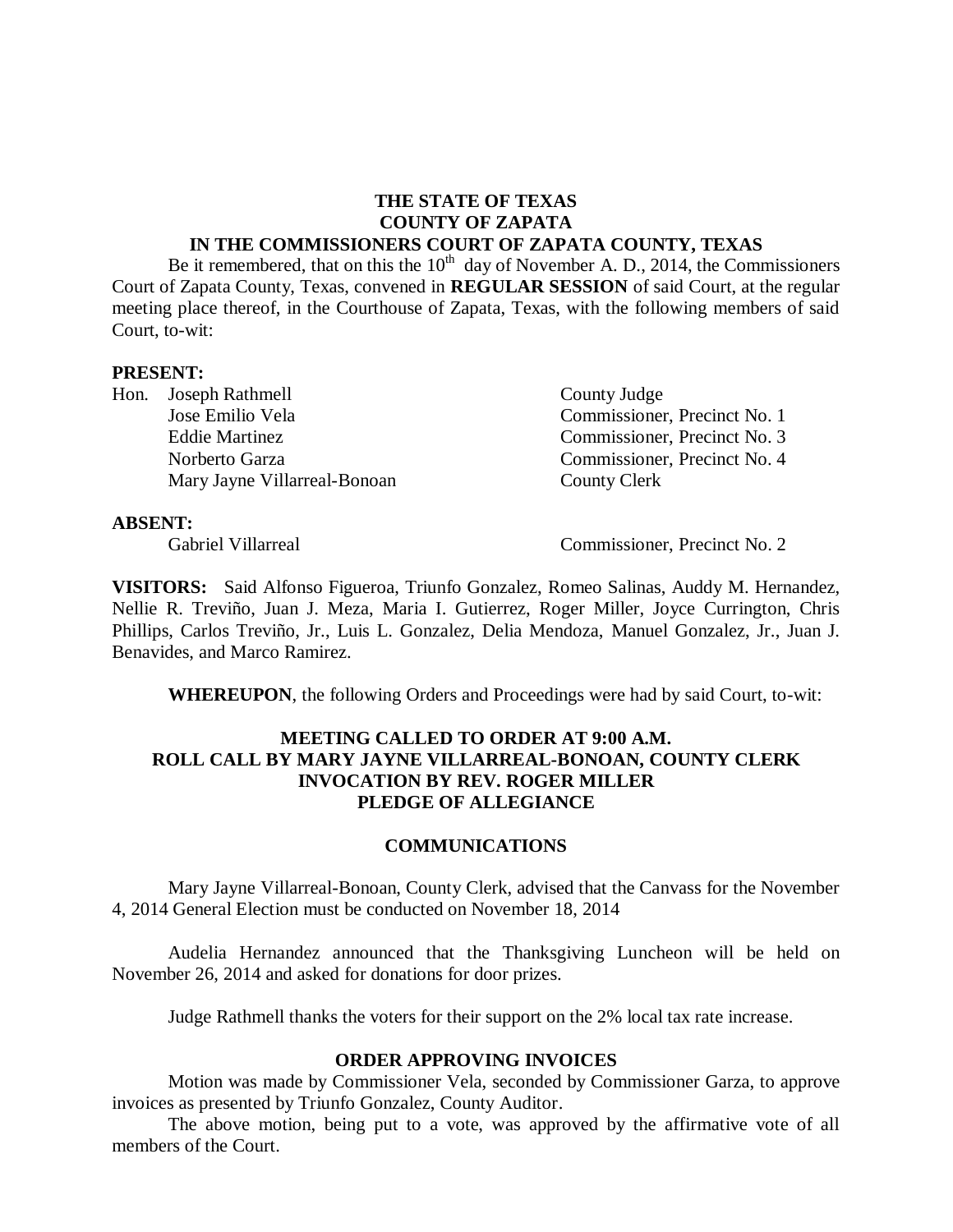## **ORDER APPROVING TREASURER'S REPORT**

Motion was made by Commissioner Garza, seconded by Commissioner Vela, to approve Treasurer's report as presented by Hon. Romeo Salinas, County Treasurer

The above motion, being put to a vote, was approved by the affirmative vote of all members of the Court.

# **ORDER APPROVING CHECKS ISSUED**

Motion was made by Commissioner Martinez, seconded by Commissioner Garza, to approve checks issued as requested by Hon. Romeo Salinas, County Treasurer.

The above motion, being put to a vote, was approved by the affirmative vote of all members of the Court.

# **REPORT BY LUIS L. GONZALEZ, COUNTY TAX ASSESSOR / COLLECTOR**

Mr. Gonzalez reported \$19,922.62 collected from Hotel Motel Tax, and \$4,862,871.52 in tax collections for 39.46%.

## **REPORT BY CHRIS PHILLIPS OF HYDROPRO SOLUTIONS ON METER PROGRAM FOR ZAPATA COUNTY WATER WORKS**

Chris Phillips of HydroPro Solutions reported on the meter program for Zapata County Waterworks. He stated that 20 additional meters have been installed. A comparison was made between summer 2013 and summer 2014, data showed over 20% increase in monthly billed water accountability. Commissioner Vela suggested installation of household meters in phases and volunteered to start with precinct one.

## **ORDER APPROVING PRELIMINARY PLAT FOR COSTA RICA #1 / HOMERO FLORES PLAT**

Motion was made by Commissioner Vela, seconded by Commissioner Martinez, to approve preliminary plat for the Costa Rica #1/Homero Flores Plat as requested by Manuel Gonzalez, Jr., Premier Engineering.

The above motion, being put to a vote, was approved by the affirmative vote of all members of the Court.

# **ORDER APPROVING PLAT FOR RAMIREZ ADDITION UNIT 2**

Motion was made by Commissioner Garza, seconded by Commissioner Martinez, to approve the plat for Ramirez Addition Unit 2 as requested by Manuel Gonzalez, Jr., Premier Engineering.

The above motion, being put to a vote, was approved by the affirmative vote of all members of the Court.

## **ORDER APPROVING PAYMENT TO R&G INC., DBA SERVPRO OF NORTHWEST DALLAS**

Motion was made by Commissioner Martinez, seconded by Commissioner Garza, to approve payment to R&G Clark, Inc., DBA ServPro of Northwest Dallas in the amount of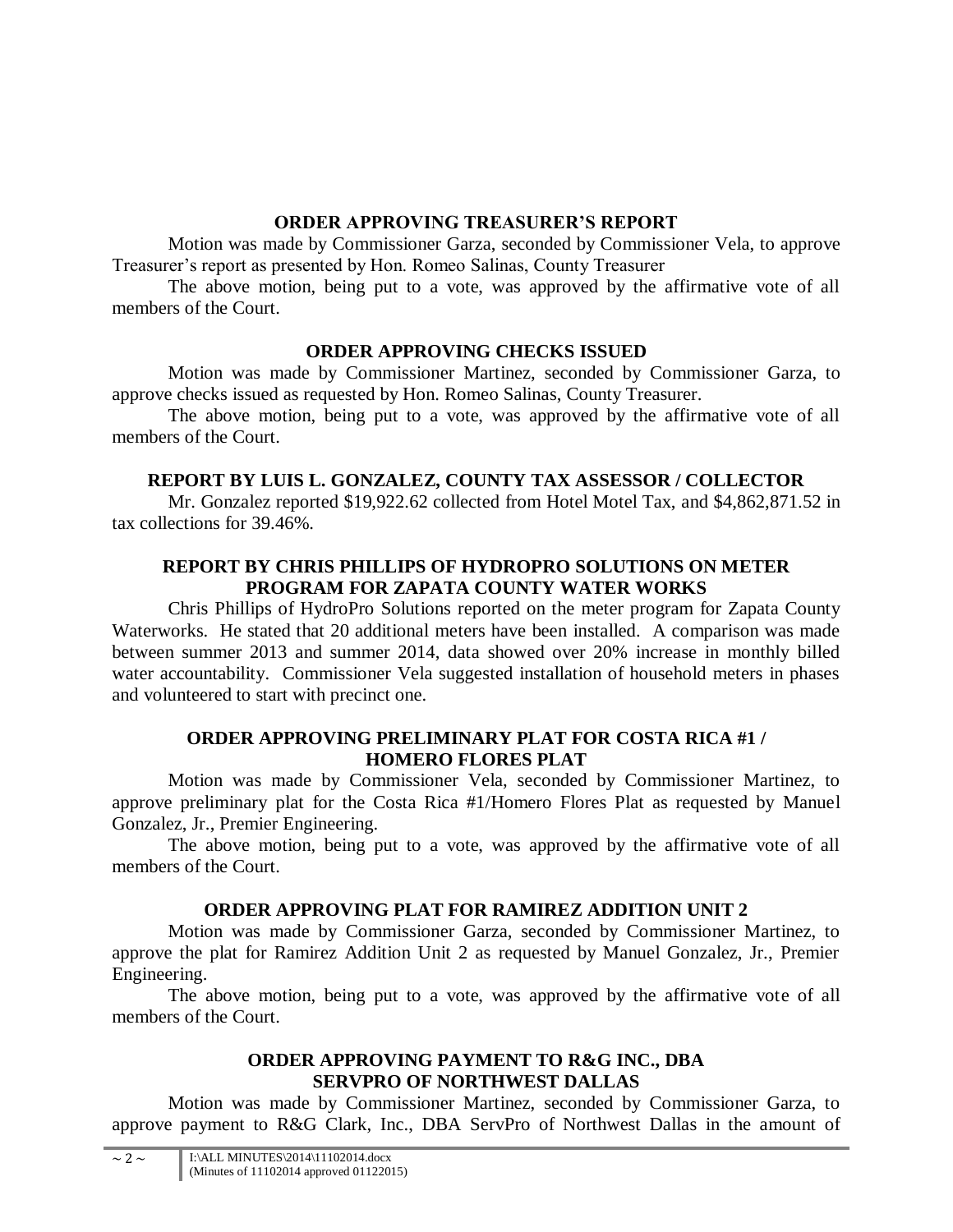\$302,780.00 (three hundred two thousand seven hundred eighty dollars) for the Zapata County Courthouse renovation as requested by Hon. Joe Rathmell, County Judge.

The above motion, being put to a vote, was approved by the affirmative vote of all members of the Court.

### **ORDER ACCEPTING RESIGNATION OF MARIO MARTINEZ AND TRANSFER PARAMEDIC IN SLOT #12 TO SLOT #23**

Motion was made by Commissioner Garza, seconded by Commissioner Martinez, to accept the resignation of Mario Martinez and to transfer paramedic in slot #12 to slot #23 at \$12.60 per hour as requested by Juan J. Meza, Fire Chief.

The above motion, being put to a vote, was approved by the affirmative vote of all members of the Court.

## **ORDER APPROVING NEGOTIATIONS FOR CONSTRUCTION AND LEASE AGREEMENT OF TWO ADDITIONAL T-HANGARS**

Motion was made by Commissioner Martinez, seconded by Commissioner Garza, to approve negotiations for the construction and lease agreement of two additional T-hangars at the Zapata County Airport as requested by Charles Avaritt, Zapata County Airport.

The above motion, being put to a vote, was approved by the affirmative vote of all members of the Court.

## **ORDER APPROVING 15' UTILITY EASEMENT ON LIFT STATION PROPERTY ON US HWY 83 VELEÑO BRIDGE PROJECT**

Motion was made by Commissioner Martinez, seconded by Commissioner Garza, to approve a 15' utility easement on lift station property on US Hwy 83 Veleño Bridge Project as requested by Manuel Gonzalez, Premier Engineering.

The above motion, being put to a vote, was approved by the affirmative vote of all members of the Court.

## **ORDER TO TABLE REQUEST BY MANUEL GONZALEZ, JR. REGARDING RECONCILIATION OF PROJECT QUANTITIES ON VELEÑO RAMIREZ PROJECT**

Motion was made by Commissioner Martinez, seconded by Commissioner Garza, to table request by Manuel Gonzalez, Jr., regarding reconciliation of project quantities on Veleño Ramirez Project as requested by Manuel Gonzalez, Jr., Premier Engineering.

The above motion, being put to a vote, was approved by the affirmative vote of all members of the Court.

## **ORDER APPROVING RECONCILIATION OF QUANTITIES ON FALCON LAKE ESTATES PROJECT**

Motion was made by Commissioner Garza, seconded by Commissioner Martinez, to approve reconciliation of quantities on Falcon Lake Estates Project as requested by Manuel Gonzalez, Jr., Premier Engineering.

The above motion, being put to a vote, was approved by the affirmative vote of all members of the Court.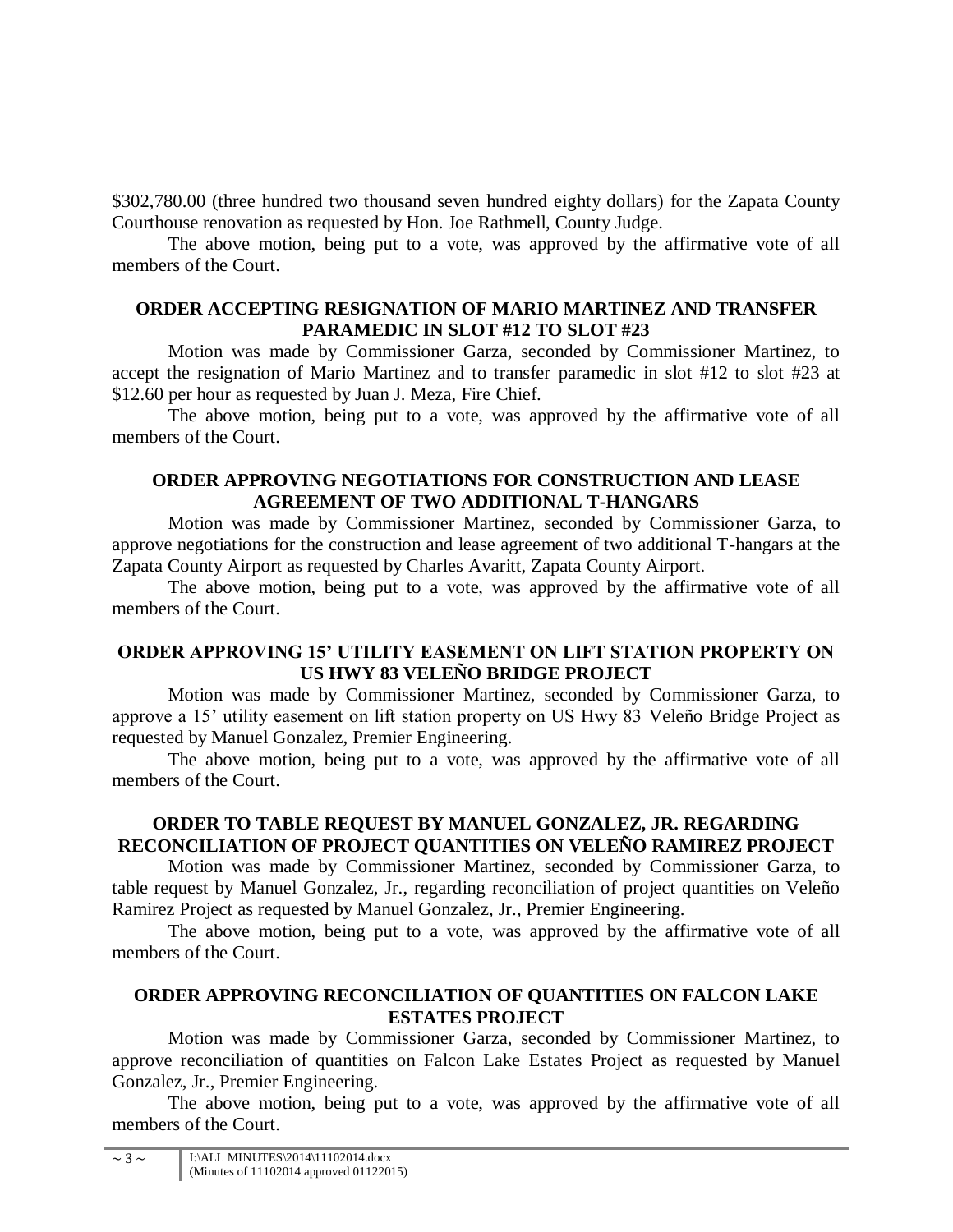### **ORDER APPROVING PAYMENT OF THANKSGIVING WORKSHOP EXPENSES**

Motion was made by Commissioner Vela, seconded by Commissioner Martinez, to approve payment of Thanksgiving Workshop expenses from line item 10-370-906 Thanksgiving Luncheon as requested by Audelia Hernandez, County Judge's Office.

The above motion, being put to a vote, was approved by the affirmative vote of all members of the Court.

#### **ORDER APPROVING INSTALLATION OF STREET LIGHT**

Motion was made by Commissioner Martinez, seconded by Commissioner Vela, to approve the installation of as street light at 1614 Roma as requested by Hon. Norberto Garza, Commissioner Pct. #4.

The above motion, being put to a vote, was approved by the affirmative vote of all members of the Court.

#### **ORDER APPROVING RESOLUTION IN SUPPORT OF 2015 INDIGENT DEFENSE FORMULA GRANT**

Motion was made by Commissioner Martinez, seconded by Commissioner Garza, to approve resolution in support of the 2015 Indigent Defense Formula Grant as requested by Roxana Elizondo, County Judge's Office.

The above motion, being put to a vote, was approved by the affirmative vote of all members of the Court.

#### **MOTION WAS MADE BY COMMISSIONER GARZA, SECONDED BY COMMISSIONER MARTINEZ, TO ENTER INTO EXECUTIVE SESSION**

## **MOTION WAS MADE BY COMMISSIONER GARZA, SECONDED BY COMMISSIONER MARTINEZ, TO RETURN TO REGULAR SESSION**

## **ORDER APPROVING PAYMENT TO GUERRA, LEEDS, SABO & HERNANDEZ PLLC IN REGARDS TO ZARATE, FRANCISCO V. COMMUNITY ACTION COUNCIL**

Motion was made by Commissioner Martinez, seconded by Commissioner Garza, to approve payment in the amount of \$3,518.34 to Guerra, Leeds, Sabo & Hernandez, PLLC in regards to the Zarate, Francisco v. Community Action Council as requested by Hon. Joe Rathmell, County Judge.

The above motion, being put to a vote, was approved by the affirmative vote of all members of the Court.